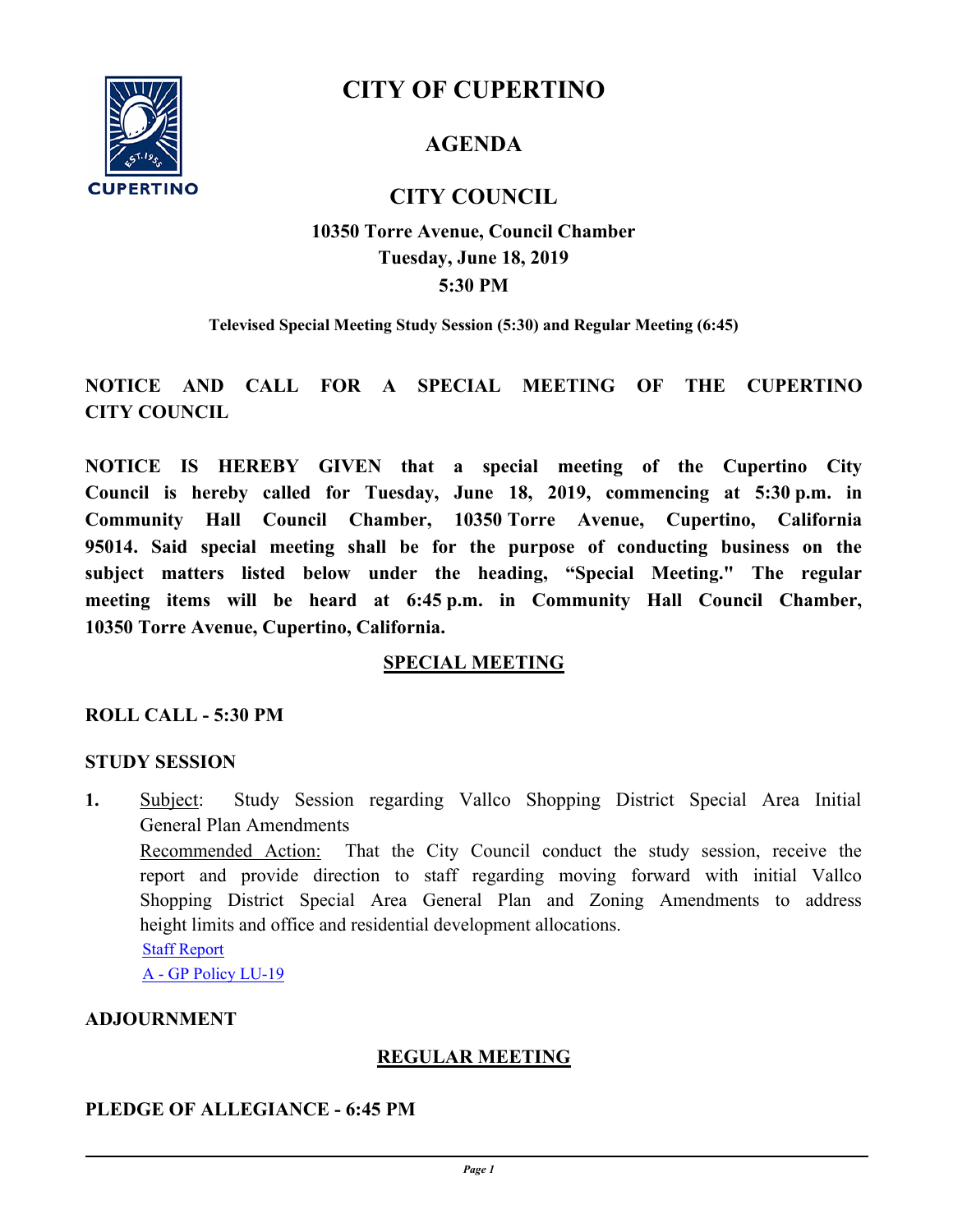## **ROLL CALL**

### **CEREMONIAL MATTERS AND PRESENTATIONS**

- **1.** [Subject: Proclamations recognizing the Monta Vista High School Boys Volleyball](http://cupertino.legistar.com/gateway.aspx?m=l&id=6580)  Team for winning the NorCal Championship Recommended Action:Present Proclamations recognizing the Monta Vista High School Boys Volleyball Team for winning the NorCal Championship
- **2.** [Subject: Proclamation for June as Immigrant Heritage Month](http://cupertino.legistar.com/gateway.aspx?m=l&id=6586) Recommended Action:Present proclamation for June as Immigrant Heritage Month
- **3.** [Subject: Proclamation declaring July as Park and Recreation month](http://cupertino.legistar.com/gateway.aspx?m=l&id=6321) Recommended Action:Present proclamation declaring July as Park and Recreation month
- **4.** [Subject: Sustainability Commission Accomplishments Presentation](http://cupertino.legistar.com/gateway.aspx?m=l&id=6584) Recommended Action:Receive Sustainability Commission Accomplishments Presentation

#### **POSTPONEMENTS**

#### **ORAL COMMUNICATIONS**

*This portion of the meeting is reserved for persons wishing to address the council on any matter not on the agenda. Speakers are limited to three (3) minutes. In most cases, State law will prohibit the council from making any decisions with respect to a matter not listed on the agenda.*

#### **REPORTS BY COUNCIL AND STAFF (10 minutes)**

**5.** [Subject: Report on Committee assignments](http://cupertino.legistar.com/gateway.aspx?m=l&id=6759) Recommended Action:Report on Committee assignments

#### **CONSENT CALENDAR**

*Unless there are separate discussions and/or actions requested by council, staff or a member of the public, it is requested that items under the Consent Calendar be acted on simultaneously.*

**6.** [Subject: Approve the May 13 City Council minutes](http://cupertino.legistar.com/gateway.aspx?m=l&id=6317)

Recommended Action:Approve the May 13 City Council minutes

[A - Draft Minutes](http://cupertino.legistar.com/gateway.aspx?M=F&ID=d4f2e009-f001-4e80-a6f6-97d9c4c0e73b.docx)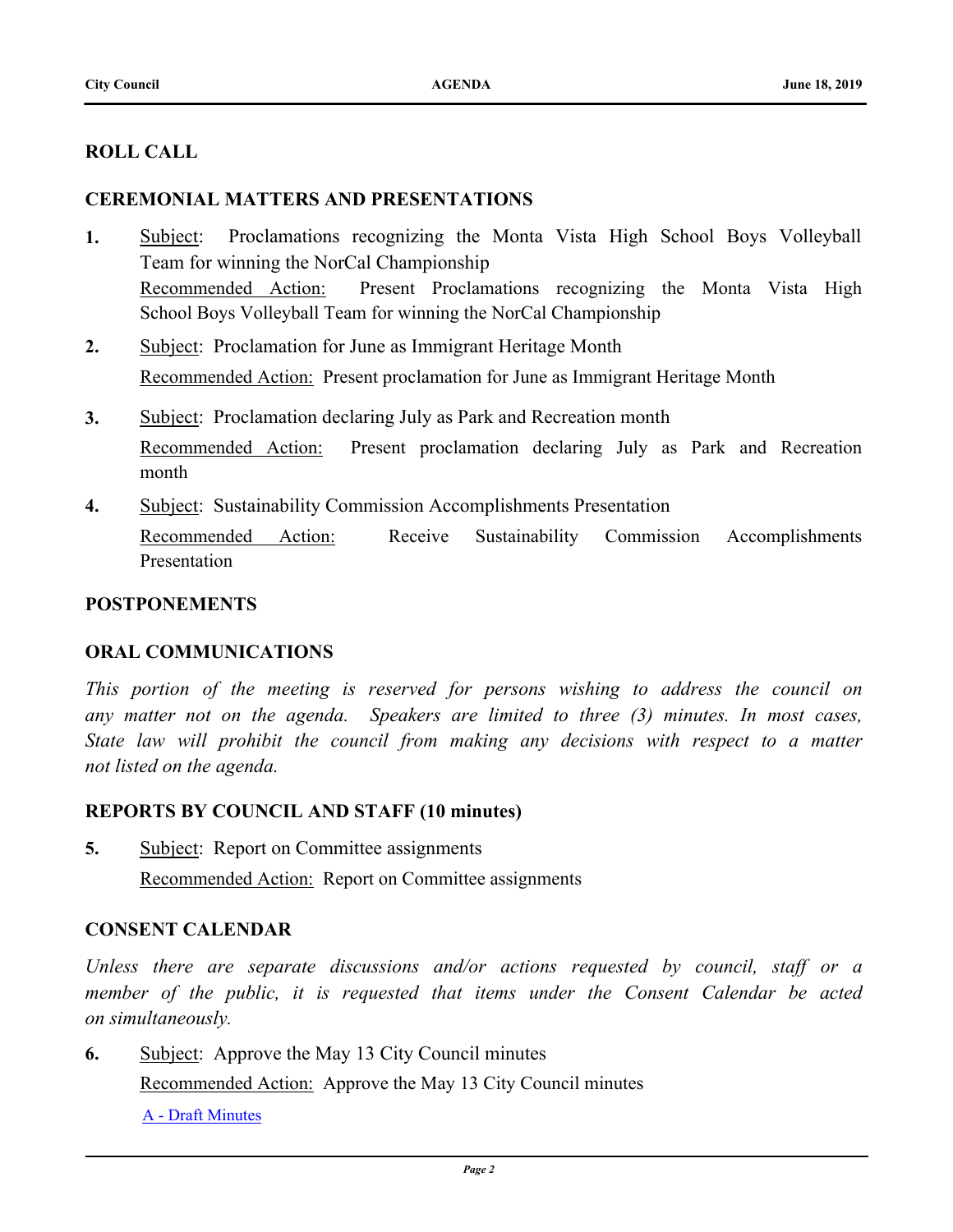- **7.** [Subject: Approve the May 21 City Council minutes](http://cupertino.legistar.com/gateway.aspx?m=l&id=5994) Recommended Action:Approve the May 21 City Council minutes [A - Draft Minutes](http://cupertino.legistar.com/gateway.aspx?M=F&ID=cb14a99a-ed8f-4ced-92f4-2737d159fca7.docx)
- **8.** [Subject: Approve the May 29 City Council minutes](http://cupertino.legistar.com/gateway.aspx?m=l&id=6516) Recommended Action:Approve the May 29 City Council minutes [A - Draft Minutes](http://cupertino.legistar.com/gateway.aspx?M=F&ID=ae42c65e-a6c3-40fa-b160-4d0c7db3aef5.docx)
- **9.** [Subject: Housing Commission FY 2019-20 Work Program](http://cupertino.legistar.com/gateway.aspx?m=l&id=6579) Recommended Action:Approve the Housing Commission FY 2019-20 Work Program [Staff Report](http://cupertino.legistar.com/gateway.aspx?M=F&ID=c2edd21c-2d06-4e76-84fd-954a449aa3ca.docx)
- **10.** [Subject: Sustainability Commission FY 2019-20 Work Program](http://cupertino.legistar.com/gateway.aspx?m=l&id=6583)

Recommended Action:Approve the Sustainability Commission FY 2019-20 Work Program [Staff Report](http://cupertino.legistar.com/gateway.aspx?M=F&ID=0a846e1e-cd2d-473d-b61e-79ded0afee5e.docx)

[A - Sustainability Commission FY 2019-20 Work Program](http://cupertino.legistar.com/gateway.aspx?M=F&ID=494d1a5f-8fe8-4a54-b4b0-bfb5643bd7ef.pdf)

**11.** [Subject: Approve Amendments to existing lease agreements with Friends of the](http://cupertino.legistar.com/gateway.aspx?m=l&id=6740)  Stevens Creek Trail and the Santa Clara Valley Audubon Society for office space at the McClellan Ranch Preserve ranch house to extend the leases for a period of one year, through June 30, 2020

Recommended Action:Authorize the City Manager to execute amendments to existing lease agreements with Friends of the Stevens Creek Trail and the Santa Clara Valley Audubon Society for office space at the McClellan Ranch Preserve ranch house to extend the lease for a period of one year, through June 30, 2020 under the renewal terms of the lease

[Staff Report](http://cupertino.legistar.com/gateway.aspx?M=F&ID=992b9069-8a59-40cc-b6ee-f722763458d0.docx)

[A - Santa Clara Valley Audubon Society - Draft Lease Amendment](http://cupertino.legistar.com/gateway.aspx?M=F&ID=ddf7c1e0-6667-49b3-8da5-254278115931.pdf)

[B - Friends of Stevens Creek Trail - Draft Lease Amendment](http://cupertino.legistar.com/gateway.aspx?M=F&ID=746ef89b-ef39-4f3d-aff3-acd6aff362c4.pdf)

[C - Santa Clara Valley Audubon Society - Existing Lease Agreement](http://cupertino.legistar.com/gateway.aspx?M=F&ID=72e6b936-3e48-43cb-af55-dc47169bb760.pdf)

[D - Friends of Stevens Creek Trail - Existing Lease Agreement](http://cupertino.legistar.com/gateway.aspx?M=F&ID=333ff5b3-61a6-4c11-a359-c4277d7805d1.pdf)

**12.** [Subject: Authorize the City Manager to execute an Antenna Ground Lease](http://cupertino.legistar.com/gateway.aspx?m=l&id=6615)  Agreement to replace a prior agreement between the City of Cupertino and T-Mobile West Tower LLC, a Delaware Limited Liability Company for an existing cell tower at the Cupertino Service Center located at 10555 Mary Avenue, Cupertino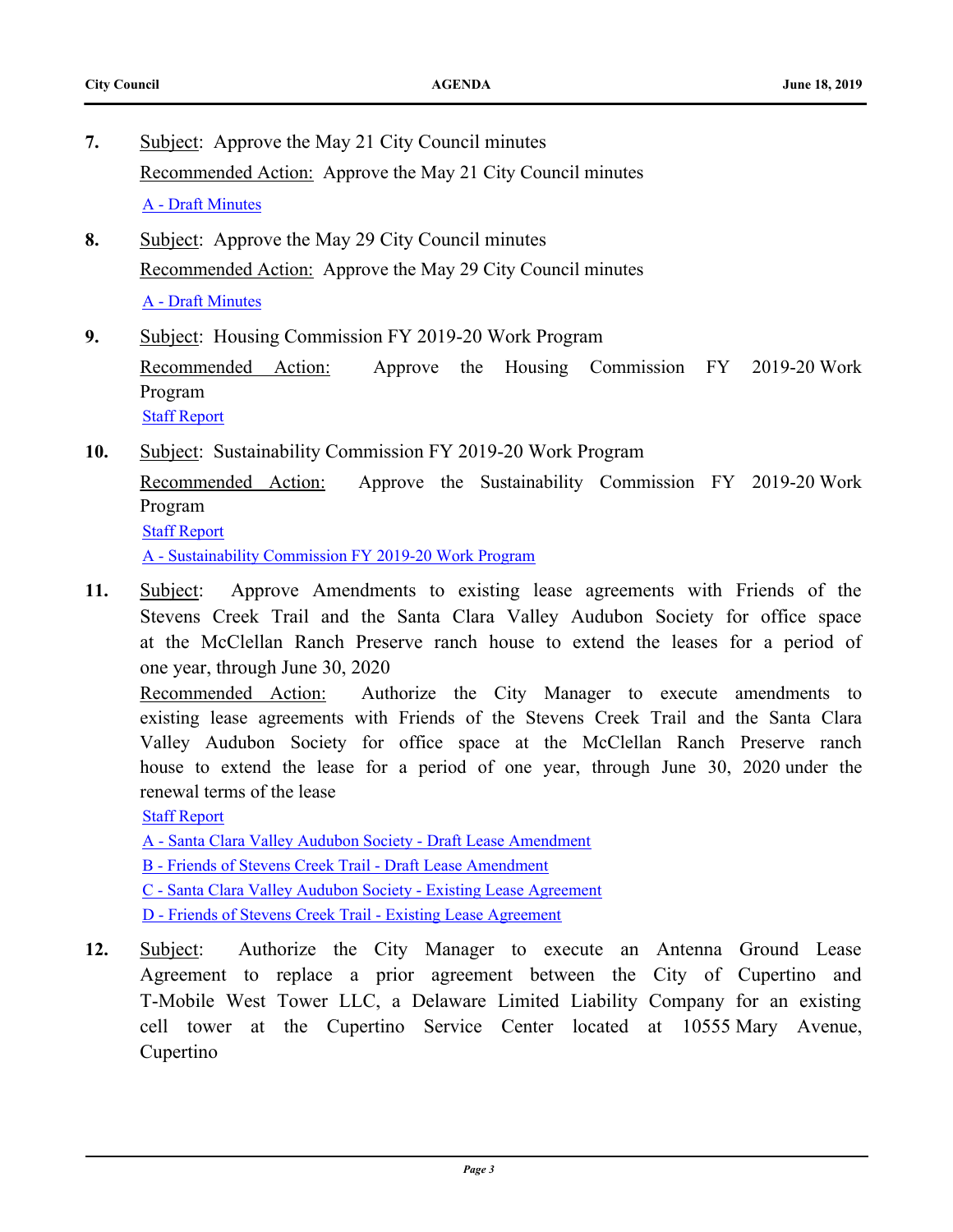Recommended Action:Adopt Resolution 19-063 to authorize the City Manager to execute an Antenna Ground Lease Agreement to replace a prior agreement between the City of Cupertino and T-Mobile West Tower LLC, a Delaware Limited Liability Company

[Staff Report](http://cupertino.legistar.com/gateway.aspx?M=F&ID=c2da7267-8f6d-47e9-bdbc-fcd01feeaa38.docx)

[A - Antenna Ground Lease - T-Mobile West Tower LLC](http://cupertino.legistar.com/gateway.aspx?M=F&ID=79711984-620d-4480-a7d4-1afaa61d7ada.pdf)

[B - Draft Resolution](http://cupertino.legistar.com/gateway.aspx?M=F&ID=d51129df-0347-4dbc-982c-5b4b09a88ded.docx)

[C - Photos of Existing Tower](http://cupertino.legistar.com/gateway.aspx?M=F&ID=c8c39045-6334-4b60-ba17-a992c69bdca7.pdf)

**13.** [Subject: Adopt a Resolution authorizing the City Manager to vote "yes", sign, and](http://cupertino.legistar.com/gateway.aspx?m=l&id=6770) submit the Clean Water and Storm Protection fee ballots on behalf of the City for the parcels owned by the City that are subject to the fee

Recommended Action:Adopt Resolution 19-064 authorizing the City Manager to vote "yes", sign and submit the ballots on behalf of the City for the parcels owned by the City that are subject to the proposed 2019 Clean Water and Storm Protection fee [Staff Report](http://cupertino.legistar.com/gateway.aspx?M=F&ID=353c0a82-a1c7-4e3e-87be-bb7192cf3595.docx)

[A - Draft Resolution](http://cupertino.legistar.com/gateway.aspx?M=F&ID=d7238ede-7f7d-4a97-8677-3c6ad3d83964.docx)

**14.** [Subject: Resolution adopting Cupertino's Emergency Operations Plan](http://cupertino.legistar.com/gateway.aspx?m=l&id=6315)

Recommended Action:Adopt Resolution No. 19-065 adopting the 2019 update to the City of Cupertino's Emergency Operations Plan [Staff Report](http://cupertino.legistar.com/gateway.aspx?M=F&ID=0212c8f2-18ca-442b-8175-50bc37c9a51a.docx) [A - Draft Resolution](http://cupertino.legistar.com/gateway.aspx?M=F&ID=4952f752-9a4d-46ac-b610-833b8e8df733.docx)

[B - Updated City of Cupertino Emergency Operations Plan](http://cupertino.legistar.com/gateway.aspx?M=F&ID=d6370f34-030d-4baa-8b63-3f5386895c32.pdf)

**15.** [Subject: 2019 Pavement Maintenance Phase 2 Project, Project No. 2019-109](http://cupertino.legistar.com/gateway.aspx?m=l&id=6482)

Recommended Action:Authorize the City Manager to award a contract to Graham Contractors, Inc., in the amount of \$373,416.03 and approve a construction contingency of \$37,000, for a total of \$410,416.03

[Staff Report](http://cupertino.legistar.com/gateway.aspx?M=F&ID=d758d703-a274-4eea-ad22-01a3ad66719b.docx)

[A - List of Streets to Receive Pavement Maintenance Treatment](http://cupertino.legistar.com/gateway.aspx?M=F&ID=865fa45c-1bb7-42d0-b1df-016429b3c26e.pdf)

[B - Draft Contract](http://cupertino.legistar.com/gateway.aspx?M=F&ID=cf5fe9ba-21af-4d9a-bbbc-ab2760e2d27e.pdf)

[C - Bid Summary](http://cupertino.legistar.com/gateway.aspx?M=F&ID=62d28a58-12be-4a21-849f-2d4811ad5602.pdf)

**16.** [Subject: 2019 Reconstruction of Curbs, Gutters and Sidewalks, Project No.](http://cupertino.legistar.com/gateway.aspx?m=l&id=6737) 2019-110

Recommended Action:Authorize the City Manager to award a contract to Spencon Construction, Inc., in the amount of \$1,010,850 and approve a construction contingency of \$100,000, for a total of \$1,110,850

**[Staff Report](http://cupertino.legistar.com/gateway.aspx?M=F&ID=faa14f3f-21e7-4f1a-bb12-36fdc65a96b0.docx)** 

[A - Bid Summary](http://cupertino.legistar.com/gateway.aspx?M=F&ID=860872f2-670b-4a97-bb38-03cdcf5d92f3.pdf)

[B - Draft Contract](http://cupertino.legistar.com/gateway.aspx?M=F&ID=c7472f26-8f7e-4349-9a15-658da10d55e2.pdf)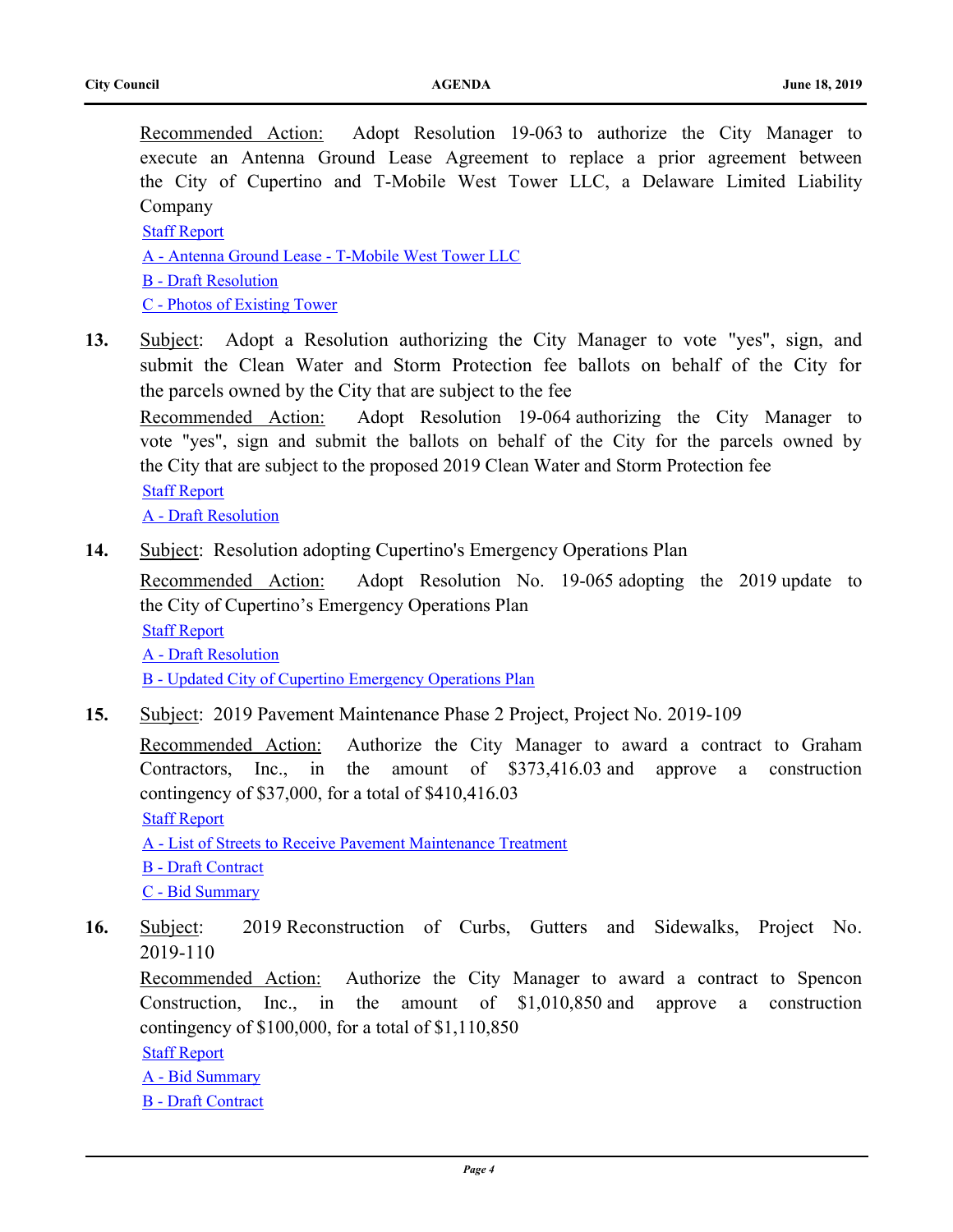#### **SECOND READING OF ORDINANCES**

#### **PUBLIC HEARINGS**

**17.** [Subject: Public hearing to consider and approve the Capital Improvement Plan](http://cupertino.legistar.com/gateway.aspx?m=l&id=6792)  (CIP); and the Recommended Budget for Fiscal Year (FY) 2019-20; and the Adoption of the Recommended Budget; and Establishment of the Appropriation Limit, and related actions; or take other action to approve interim expenditures.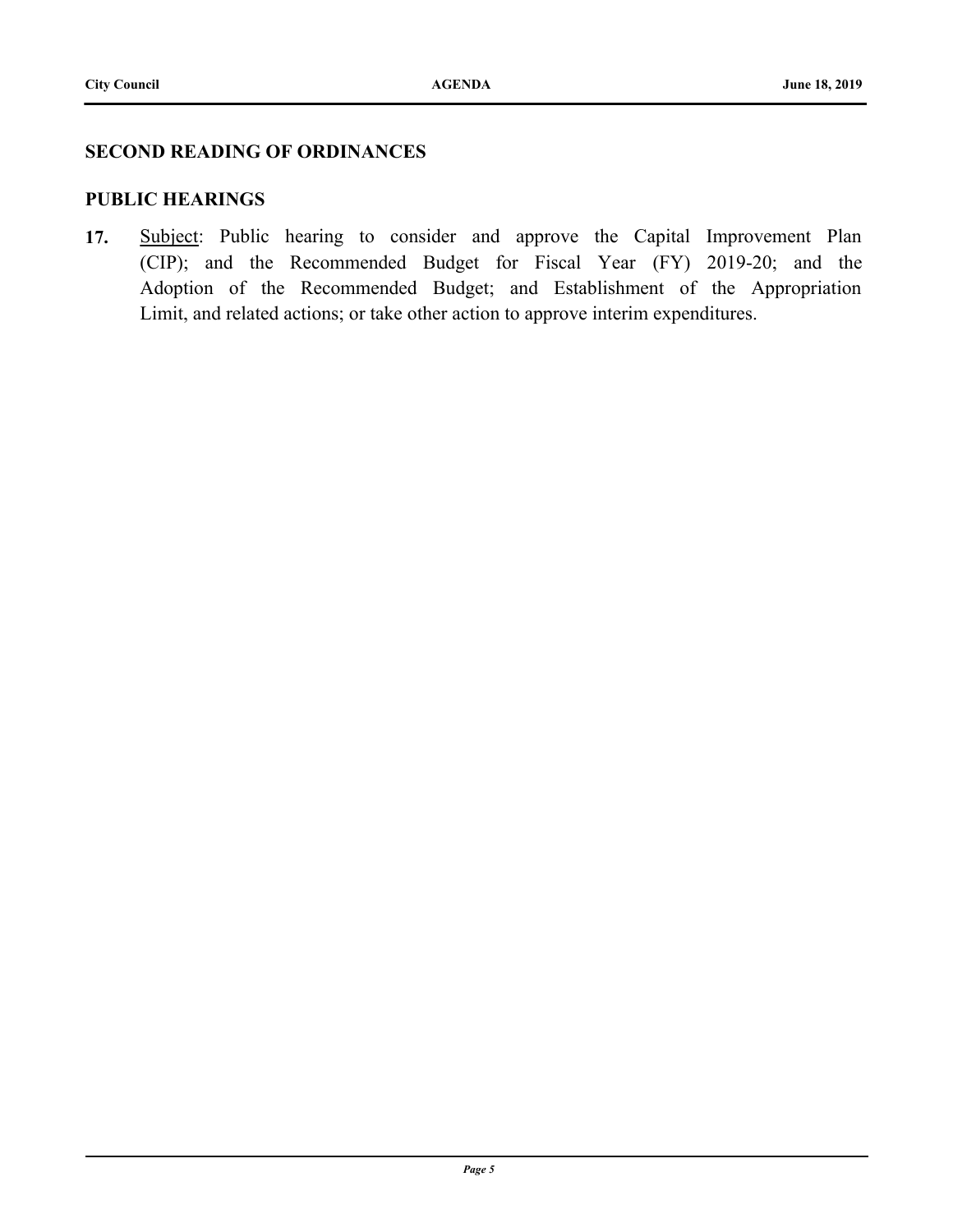Recommended Action:1. Adopt Resolution No. 19-066 establishing an Operating Budget for FY 2019-20

a. Approve an additional \$1,750,000 in appropriations to fund the Community Shuttle Pilot Program

b. Approve Community Funding Requests of \$89,800 as included in the FY 2019-20 Operating Budget

c. Approve an additional \$132,695 in appropriations to fund one new full time, benefitted Accounting Technician Position

d. Approve an additional \$1,124,725 in appropriations to fund depreciation expense for FY 2019-20

e. Approve an additional \$12,533 in appropriations to fund contingency for City Manager Divisions.

f. Approve the removal of the HVAC request in the amount of \$30,000

g. Approve the hiring of a new two-year limited term Assistant Engineer level position at a cost not to exceed \$175,000 per year

2. Adopt Resolution No. 19-067 establishing a Capital Improvement Program budget of \$39,532,418 for FY 2019-20.

a. Approve \$14,870,000 of transfers out from the Capital Reserve to fund the Capital Improvement Program budget in FY 2019-20 as noted below:

· \$13,470,000 to Capital Improvement Projects Capital Projects Fund

· \$1,275,000 Cupertino Sports Center Enterprise Fund

\$125,000 to Recreation Programs Enterprise Fund

b. Approve Apple, Inc., donation in the amount of \$9,792,418 and appropriate \$9,792,418 to fund the projects identified in the 2016 Bicycle Transportation Plan, 2018 Pedestrian Plan, School Walk Audit, and Mary Avenue Protected Bikeway as follows:

· \$1,000,000 for McClellan Road Separated Bikeway Project (Byrne to Imperial) in Capital Improvement Projects Capital Projects Fund

· \$1,000,000 for McClellan Road Separated Bikeway Project (Stelling to Torre) in Capital Improvement Projects Capital Projects Fund

· \$160,000 for De Anza Blvd/McClellan Pacifica Signal Modification in Capital Improvement Projects Capital Projects Fund

\$430,000 for McClellan Road Sidewalk Improvements Project in Capital Improvement Projects Capital Projects Fund

· \$2,035,000 for McClellan Road Sidewalk Improvements Project in Transportation Special Revenue Fund

· \$1,800,000 for Junipero Serra Trail in Capital Improvement Projects Capital Projects Fund

· \$1,980,555 for Bubb Road Project in Capital Improvement Projects Capital Projects Fund

· \$165,000 for Mary Avenue Protected Bikeway in Capital Improvement Projects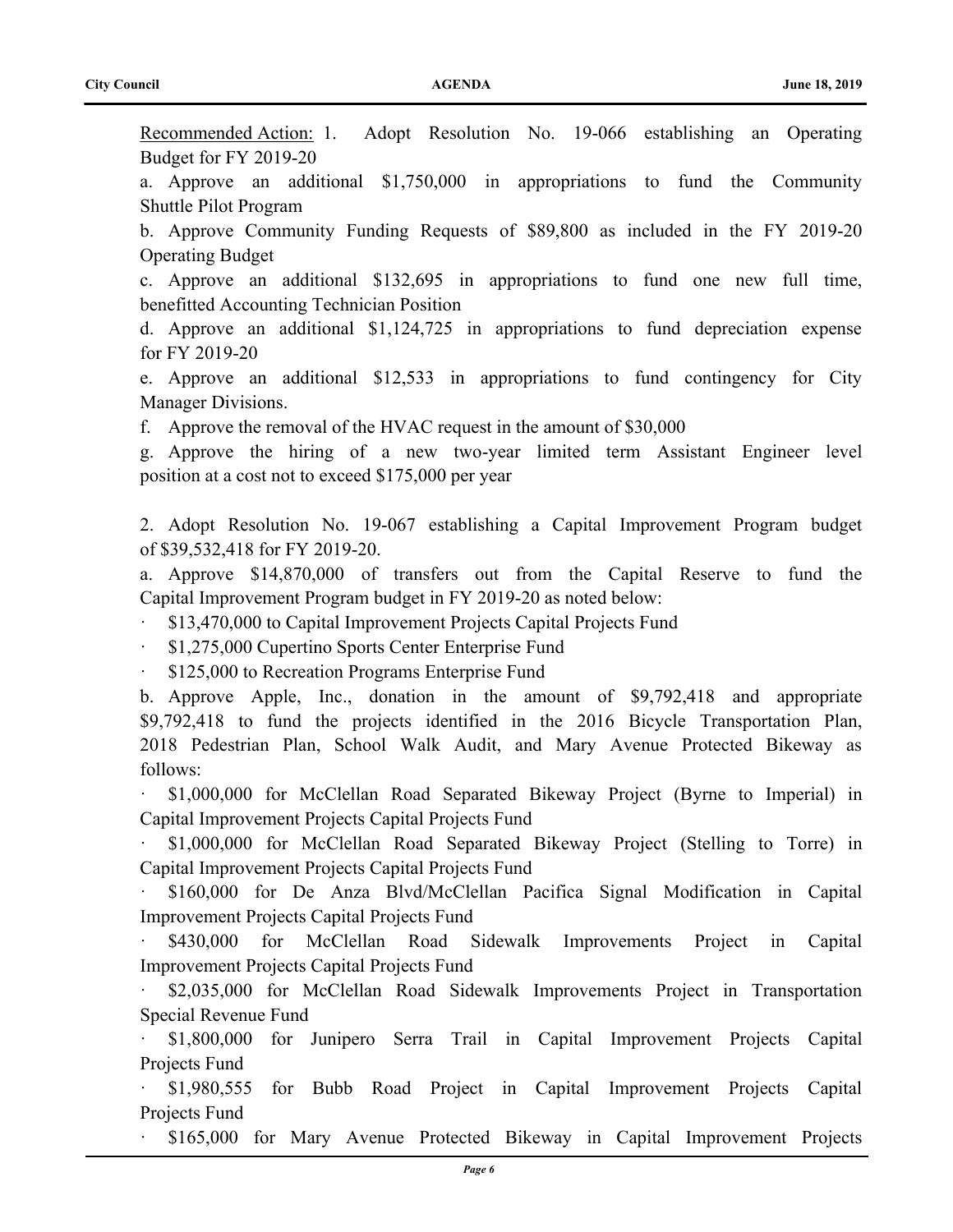Capital Projects Fund

· \$1,221,863 for School Walk Audit Projects in Capital Improvement Projects Capital Projects Fund

c. Approve the removal in appropriations of \$65,000 for Bicycle Wayfinding Implementation

d. Approve the reduction in appropriations of \$5,050,000 for Library Expansion

e. Approve the additional \$1,500,000 in appropriations to fund the McClellan Ranch Preserve Community Garden Improvements

f. Approve the reduction in appropriations for Capital Project Support for \$50,000

g. Approve the reduction in appropriations for CIP Preliminary Planning & Design for \$125,000

h. Approve the additional \$45,000 in appropriations to fund Street Light Installation - Annual Infill

i. Approve the reduction in appropriations of \$662,400 for Solar EV Chargers at Sports Center

j. Approve the removal in appropriations of \$2,200,000 for Linda Vista Trail

3. Adopt Resolution No. 19-068 establishing an Appropriation Limit of \$104,753,580 for FY 2019-20

[Staff Report](http://cupertino.legistar.com/gateway.aspx?M=F&ID=328257e6-2633-4cda-ad3b-85bd60fb32f7.docx)

[A - Draft Resolution - Operating Budget Budget for FY 2019-20](http://cupertino.legistar.com/gateway.aspx?M=F&ID=4a9a04ed-b79a-4193-8685-f5675d01a185.docx)

[B - Draft Resolution - Capital Budget for FY 2019-20](http://cupertino.legistar.com/gateway.aspx?M=F&ID=c6c2d2e6-1265-4bc4-9f1f-8b77653d4ffd.docx)

[C - Draft Resolution - Appropriation Limit for FY 2019-20](http://cupertino.legistar.com/gateway.aspx?M=F&ID=95df530c-a431-4dac-9689-55732b9e38eb.docx)

[D - Budget Study Session Follow-Up Items](http://cupertino.legistar.com/gateway.aspx?M=F&ID=8b6f588b-98d3-4cae-bc84-900a0c110a74.docx)

[D1 - Per Capita Charts](http://cupertino.legistar.com/gateway.aspx?M=F&ID=f1cc3374-dc89-45e4-8cd9-cfacba3c6b9f.pdf)

[D2a - Commission Staffing Allocations](http://cupertino.legistar.com/gateway.aspx?M=F&ID=a43dd905-6298-4252-a666-1562b1172367.pdf)

[D2b - Sister Cities & Friendship Cities Staffing Allocation](http://cupertino.legistar.com/gateway.aspx?M=F&ID=aaf9ad8f-9d28-4267-b4e9-1a0eb90737f4.pdf)

[D3a - Community Funding Criteria, Analysis, Applications](http://cupertino.legistar.com/gateway.aspx?M=F&ID=57599810-784a-4047-969b-55e1aca696cc.pdf)

[D3b - Current Community Funding Policy](http://cupertino.legistar.com/gateway.aspx?M=F&ID=21853a7a-70c4-4ace-b6b0-f95c2a1aa649.pdf)

[D3c - Red-lined Revised Community Funding Policy](http://cupertino.legistar.com/gateway.aspx?M=F&ID=716a8131-5144-4705-84ff-419abf37c938.pdf)

[D3d - Clean Copy Revised Community Funding Policy](http://cupertino.legistar.com/gateway.aspx?M=F&ID=e0d0e35b-0e36-41c0-a1cd-85b11a5a56a0.pdf)

[D4a - Accounting Technician Position Request](http://cupertino.legistar.com/gateway.aspx?M=F&ID=dc9864e5-32c8-4f92-9cae-e657c000a7c8.pdf)

[D4b - Finance Staff Comparison](http://cupertino.legistar.com/gateway.aspx?M=F&ID=1c4a401b-36d9-4b85-8080-dee0306f22d9.pdf)

[D5 - Workload Indicators](http://cupertino.legistar.com/gateway.aspx?M=F&ID=d1a67893-b978-4b9c-9577-48368d8cdc06.pdf)

[D6 - Festival Analysis](http://cupertino.legistar.com/gateway.aspx?M=F&ID=20a51d28-5eab-4f45-9911-3e369bef0389.pdf)

[D7 - CIP FY 2020 - Capital Improvement Program](http://cupertino.legistar.com/gateway.aspx?M=F&ID=b69c9158-0b8e-4613-b03c-b06f4e906442.pdf)

**18.** [Subject: Approve renewal of existing \\$12/premise single family, \\$144/acre](http://cupertino.legistar.com/gateway.aspx?m=l&id=6310) commercial, \$36/acre unimproved premises and collection of storm drain fees for each premise at no increase in rates for FY 2019-2020 Recommended Action:Adopt Resolution No. 19-069 approving the renewal and collection of existing storm drain fees at no increase in rates for fiscal year 2019-2020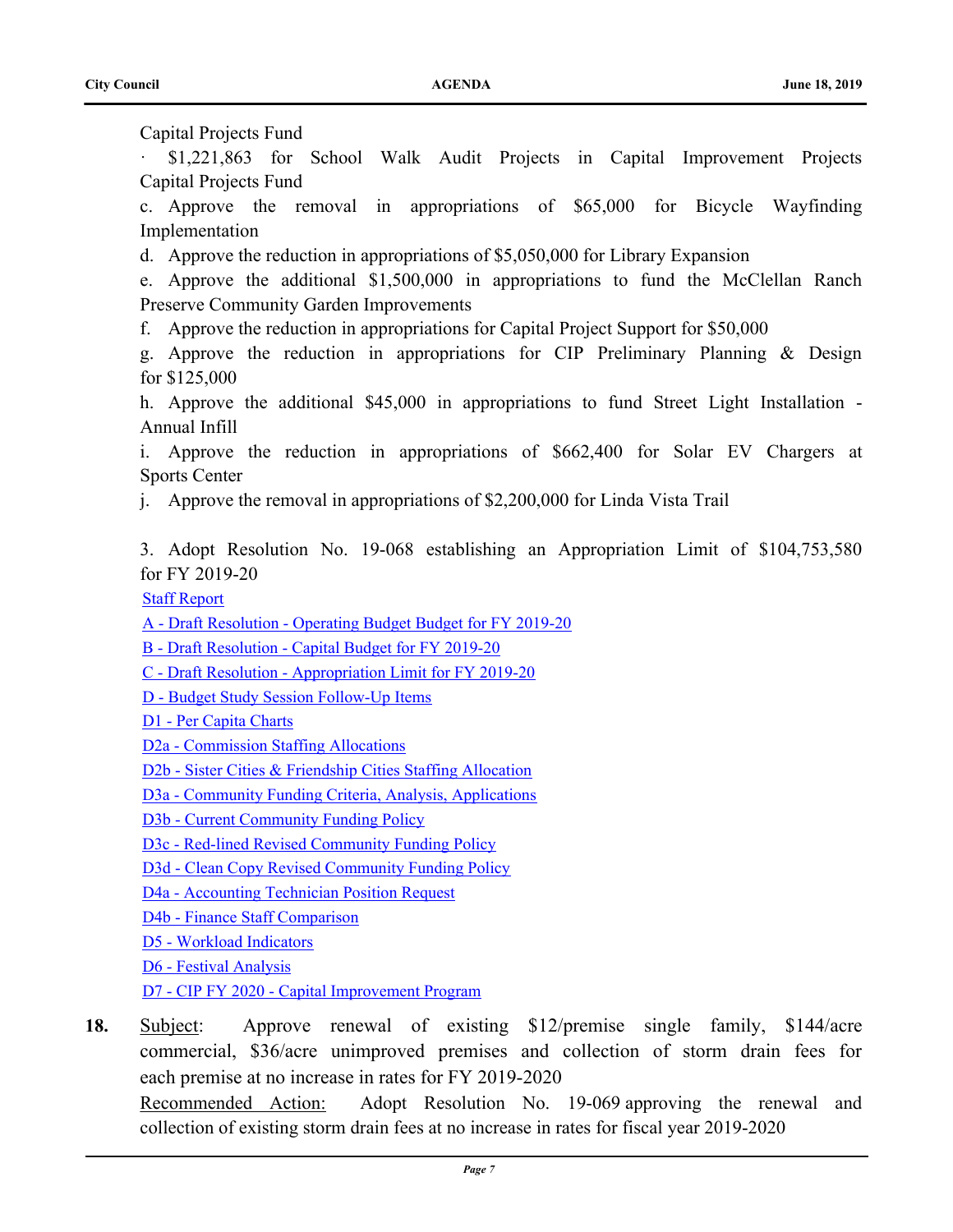[Staff Report](http://cupertino.legistar.com/gateway.aspx?M=F&ID=a81e8174-e134-4c61-9419-065a9136be01.docx)

[A - Resolution with Engineer's Report](http://cupertino.legistar.com/gateway.aspx?M=F&ID=2ec4d1f2-ea11-4ce8-95f4-139633011ab3.docx)

- **19.** [Subject: FY 2019-20 Community Development Block Grant \(CDBG\)](http://cupertino.legistar.com/gateway.aspx?m=l&id=6496) Program Annual Action Plan Recommended Action:Conduct public hearing and adopt Resolution No. 19-070 approving the FY 2019-20 CDBG Annual Action Plan. [Staff Report](http://cupertino.legistar.com/gateway.aspx?M=F&ID=b50d1aa3-68e1-4456-a73c-bb94a72897f6.docx) [A- Draft Resolution and Exhibit 1, COC FY 2019-20 Annual Action Plan](http://cupertino.legistar.com/gateway.aspx?M=F&ID=7fd50139-b1ee-45c1-a766-d4cd5e37d1c2.pdf) [B - Housing Commission Resolution No. 19-02](http://cupertino.legistar.com/gateway.aspx?M=F&ID=e4940db8-00cb-446d-81c2-fee4d8162392.pdf)
- **20.** Subject: Development and Architectural and Site Approval permits that would [allow the replacement of nine one-story Public Storage facility buildings with two](http://cupertino.legistar.com/gateway.aspx?m=l&id=6621)  (2) four (4)-story buildings with basements; fence exception that would allow electronic vehicular gates; and a Tree Removal Permit that would allow the removal and replacement of seventeen (17) protected trees. (Application No(s): DP-2018-03, ASA-2018-04, EXC-2018-01, TR-2019-11; Applicant(s): Storage Equities, Inc. (Andres Friedman); Location: 20565 Valley Green Dr.; APN: 326-10-044)

Recommended Action:The Planning Commission recommends that the City Council:

- 1. Conduct the public hearing; and
- 2. Find the project exempt from CEQA; and

3. Adopt Resolution No. 19-071 approving the Development Permit (DP-2018-03); and

4. Adopt Resolution No. 19-072 approving the Architectural and Site Approval (ASA-2018-04); and

- 5. Adopt Resolution No. 19-073 approving the Fence Exception (EXC-2018-01); and
- 6. Adopt Resolution No. 19-074 approving the Tree removal Permit (TR-2019-11).
- [Staff Report](http://cupertino.legistar.com/gateway.aspx?M=F&ID=8926da80-b324-41bf-9cb0-5e260765ad69.docx)
- [A Draft Resolution for DP-2018-03](http://cupertino.legistar.com/gateway.aspx?M=F&ID=a4f2cee4-6da4-46e5-aa29-8d18d37a5e31.DOCX)
- [B Draft Resolution for ASA-2018-04](http://cupertino.legistar.com/gateway.aspx?M=F&ID=3e301110-0864-4023-9302-81ae55579194.docx)
- [C Draft Resolution for EXC-2018-01](http://cupertino.legistar.com/gateway.aspx?M=F&ID=72797552-3a76-4218-9e12-d73507dc92c9.docx)
- [D Draft Resolution for TR-2019-11](http://cupertino.legistar.com/gateway.aspx?M=F&ID=fc28d667-4c8c-45e6-8566-2b96d62bca22.doc)
- [E Planning Commission Resolutions](http://cupertino.legistar.com/gateway.aspx?M=F&ID=a570e819-4f13-414c-93dc-c9bd2fe714ea.pdf)
- [F Plan Set](http://cupertino.legistar.com/gateway.aspx?M=F&ID=5a53d304-b9b5-45f9-8f88-f5f7c642e962.pdf)
- [G Parking Study](http://cupertino.legistar.com/gateway.aspx?M=F&ID=f558113f-e072-467b-8e44-e47d0649c3db.pdf)
- [H Categorical Exemption Memo](http://cupertino.legistar.com/gateway.aspx?M=F&ID=a8d1d33a-7e02-48f8-a243-47fbe7648523.pdf)

## **ORDINANCES AND ACTION ITEMS**

**21.** [Subject: Implementation of 18-month pilot program for on-demand community](http://cupertino.legistar.com/gateway.aspx?m=l&id=6789) shuttle with Via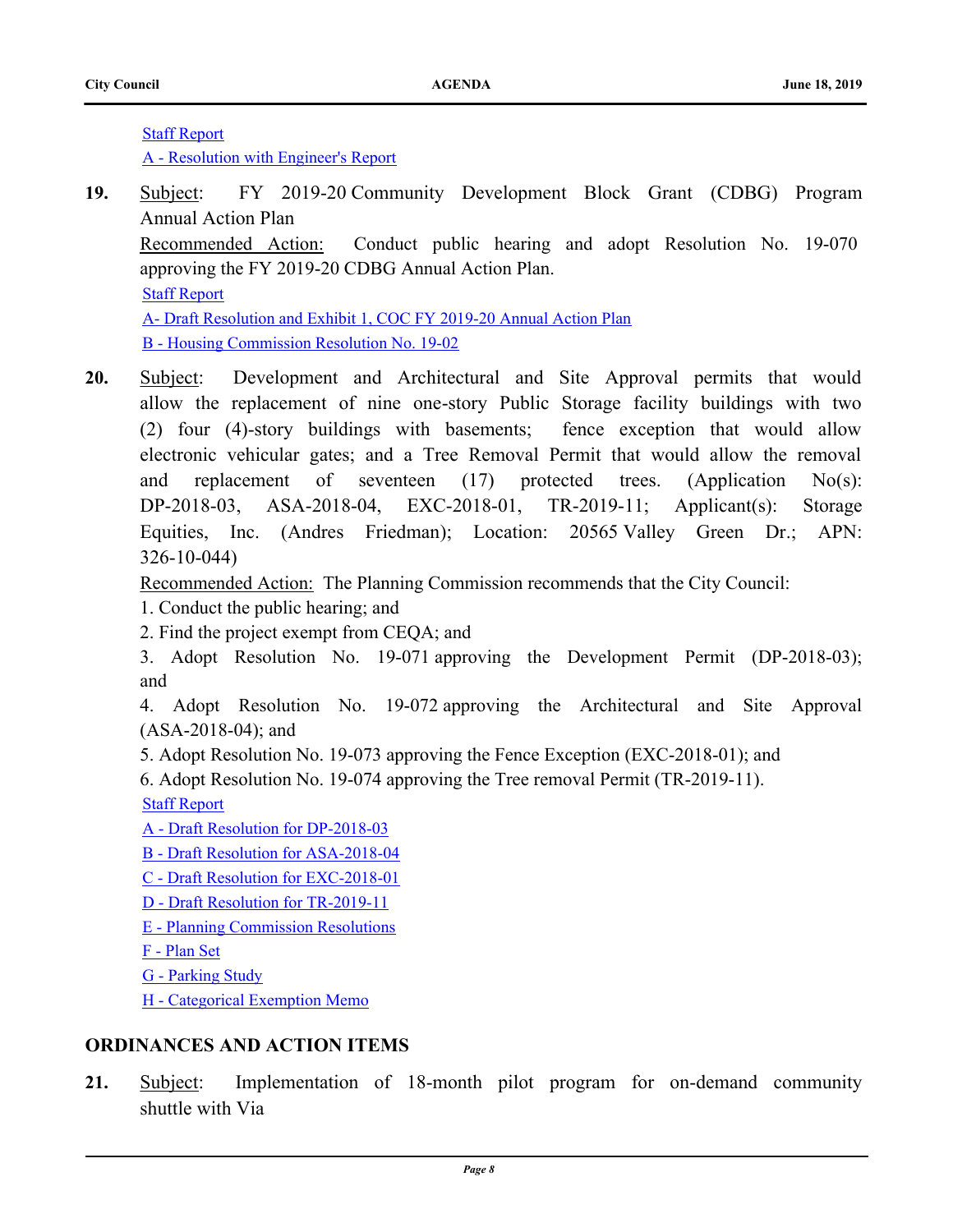Recommended Action:1. Authorize staff to pursue developing an 18-month pilot program (Alternative A), for an on-demand shuttle at a not-to-exceed cost of \$1.75M to be included in the FY19/20 operating budget; and

2. Find that use of formal competitive bidding procedures is not practical for the 18-month pilot program because Via is the sole source provider of a community shuttle program at this time and direct the City Manager to dispense with City bidding requirements pursuant to the Cupertino Municipal Code § 3.22.060

3. Direct the City Attorney to enter into contract negotiations with Via for subsequent Council consideration

[Staff Report](http://cupertino.legistar.com/gateway.aspx?M=F&ID=9cdd34bd-3cfb-4774-9286-7ec51c11e2b0.docx)

[A - Revised Fares & Cost to City](http://cupertino.legistar.com/gateway.aspx?M=F&ID=ba68a20f-1420-47d6-995a-eecc80c7daf7.pdf) [B - Community Shuttle Council Staff Report \(4-16-19\)](http://cupertino.legistar.com/gateway.aspx?M=F&ID=cae7c389-dea7-4101-b162-8e7621c3404b.pdf)

**22.** [Subject: Donation for the funding of select projects identified in the 2016 Bicycle](http://cupertino.legistar.com/gateway.aspx?m=l&id=6513) Transportation Plan, 2018 Pedestrian Plan, School Walk Audits and Mary Avenue Protected Bikeway

Recommended Action:1. Authorize the City Manager to execute a multi-year grant donation agreement per the conditions specified in Attachment A in the amount of \$9,792,418 for the funding of select projects identified in the 2016 Bicycle Transportation Plan, 2018 Pedestrian Plan, School Walk Audit and Mary Avenue Protected Bikeway; and

2. Authorize the Director of Public Works to apply excess donation funds from any one completed project to other projects identified in the donation as needed and per the conditions specified in Exhibit A of the Grant Agreement; and

3. Approve a Budget Appropriation for FY19/20 totaling \$9,792,418; and

4. Authorize the hiring of a new two-year limited term Assistant Engineer level position at a cost not to exceed \$175,000 per year

[Staff Report](http://cupertino.legistar.com/gateway.aspx?M=F&ID=4052b579-6608-42e4-8fa3-a6271ed87e12.docx)

[A - Draft Grant Agreement](http://cupertino.legistar.com/gateway.aspx?M=F&ID=18d9effc-25cb-4580-a8a4-002a23875620.pdf) [B - Letter from Apple dated July 30, 2018](http://cupertino.legistar.com/gateway.aspx?M=F&ID=54d3f09d-2d8a-492b-ae9c-7e56b1029dfc.pdf) [C - Letter from Apple dated March 27, 2019](http://cupertino.legistar.com/gateway.aspx?M=F&ID=d8c88f6f-75f3-4f61-baf1-964a553e9e2e.pdf) [D - April 2, 2019 Staff Report](http://cupertino.legistar.com/gateway.aspx?M=F&ID=627e0555-3b8a-4d1f-acd2-7b3bbc65e803.pdf) [E - Transportation Project List dated June 5, 2019](http://cupertino.legistar.com/gateway.aspx?M=F&ID=4494a323-f854-4d82-84c5-8fb90df2c119.pdf)

**23.** [Subject: Brush Abatement Program hearing to consider objections to proposed](http://cupertino.legistar.com/gateway.aspx?m=l&id=6457)  removal of brush and order abatement of the public nuisance and potential fire hazard pursuant to Cupertino Municipal Code (Section 16.40.320) regarding Defensible space (brush) and Resolution No. 19-057.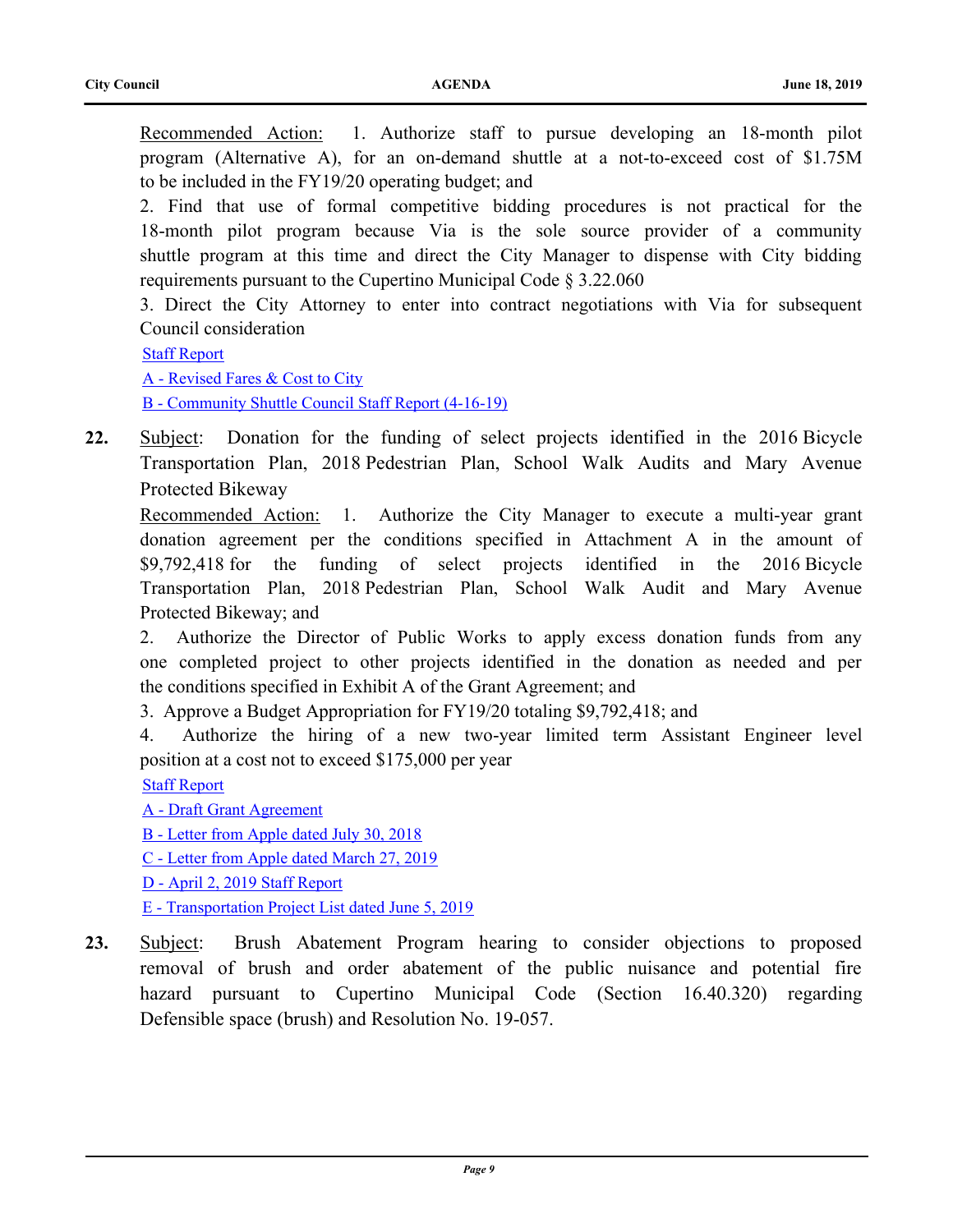Recommended Action:1. Conduct Brush Abatement Program hearing to note objections of property owners having their name on the list of properties that have been non-compliant in removing brush; and

2. Adopt Resolution No. 19-075 ordering abatement of public nuisance and potential fire hazard pursuant to Cupertino Municipal Code (Section 16.40.320) regarding Defensible space (brush) and Resolution No. 19-057.

[Staff Report](http://cupertino.legistar.com/gateway.aspx?M=F&ID=9f229463-29bb-4f1e-9e9c-abeb58bfb1a8.docx)

- [A Draft Resolution](http://cupertino.legistar.com/gateway.aspx?M=F&ID=ad6359d0-e9aa-4374-8be7-78b9dca29efb.doc)
- [B Brush Parcel Abatement List](http://cupertino.legistar.com/gateway.aspx?M=F&ID=8475dd59-11a4-4f74-92c1-e73f0dd4828d.pdf)
- [C WUI Letter Sent to All Property Owners](http://cupertino.legistar.com/gateway.aspx?M=F&ID=9bbf6a78-abe0-44b7-96ec-2db4f8bb3393.pdf)
- [D Brush Hearing Letter Sent to Non-Compliant Owners](http://cupertino.legistar.com/gateway.aspx?M=F&ID=9b36b9d1-9fb0-415e-b55b-a491b3fde1bb.pdf)
- [E Enforced Safety Regulations for WUI Zones Brochure](http://cupertino.legistar.com/gateway.aspx?M=F&ID=7b5bfc1b-b229-42aa-8d29-2a9bc4800b1c.pdf)

[F - Approved Resolution No. 19-057](http://cupertino.legistar.com/gateway.aspx?M=F&ID=96e9031c-194e-4242-bc6c-122d9abfc2e4.pdf)

**24.** [Subject: Supplemental Weed Abatement Program hearing to consider objections](http://cupertino.legistar.com/gateway.aspx?m=l&id=6757)  to proposed removal of public nuisance (weeds) and to order abatement of nuisance pursuant to provisions of Cupertino Municipal Code (Chapter 9.08) regarding Weed Abatement and Resolution No. 19-059.

Recommended Action:1. Conduct supplemental Weed Abatement Program hearing to note objections of property owners having their name on the list of properties that have been non-compliant in removing weeds; and

2. Adopt Resolution No. 19-076 ordering the abatement of a public nuisance (weeds) pursuant to provisions of Cupertino Municipal Code (Chapter 9.08) regarding Weed Abatement and Resolution No. 19-059.

[Staff Report](http://cupertino.legistar.com/gateway.aspx?M=F&ID=fd4d6979-02fe-466c-9bd0-5a77c5d7f289.docx)

- [A Draft Resolution](http://cupertino.legistar.com/gateway.aspx?M=F&ID=29d0aa7f-b863-425d-8ecc-509babb4f074.docx)
- [B Special Weed Abatement Program Commencement Report](http://cupertino.legistar.com/gateway.aspx?M=F&ID=1ee5b358-4157-4e53-bc3e-b6d7098e7bc1.pdf)
- [C Notice to Destroy Weeds](http://cupertino.legistar.com/gateway.aspx?M=F&ID=0fd6acc7-c6b2-48f0-9dbc-5f091e5d503d.pdf)
- [D Weed Abatement Fire Safety Standards Brochure](http://cupertino.legistar.com/gateway.aspx?M=F&ID=4ed2e6ca-b465-4675-a84f-04a99a124c65.pdf)
- [E Approved Resolution No. 19-059](http://cupertino.legistar.com/gateway.aspx?M=F&ID=1ea98b8f-8cc1-4525-810e-10c924c07194.pdf)
- **25.** [Subject: Adopt 2019 Legislative Platform](http://cupertino.legistar.com/gateway.aspx?m=l&id=6319)

Recommended Action:Adopt the City's proposed 2019 Legislative Platform

[Staff Report](http://cupertino.legistar.com/gateway.aspx?M=F&ID=c939b9f0-079c-4ba4-a6ed-646039b3a8de.docx) [A - Proposed 2019 Legislative Platform](http://cupertino.legistar.com/gateway.aspx?M=F&ID=ebf7d9cf-88ff-4c8e-9ac2-706fabbd7d12.docx)

**26.** [Subject: Municipal Code Amendment to consider changing the composition of the](http://cupertino.legistar.com/gateway.aspx?m=l&id=6701)  Housing Commission to eliminate the requirement that one member be a representative from a Cupertino financial institution; (Application No.: MCA-2019-01; Applicant: City of Cupertino; Location: Citywide).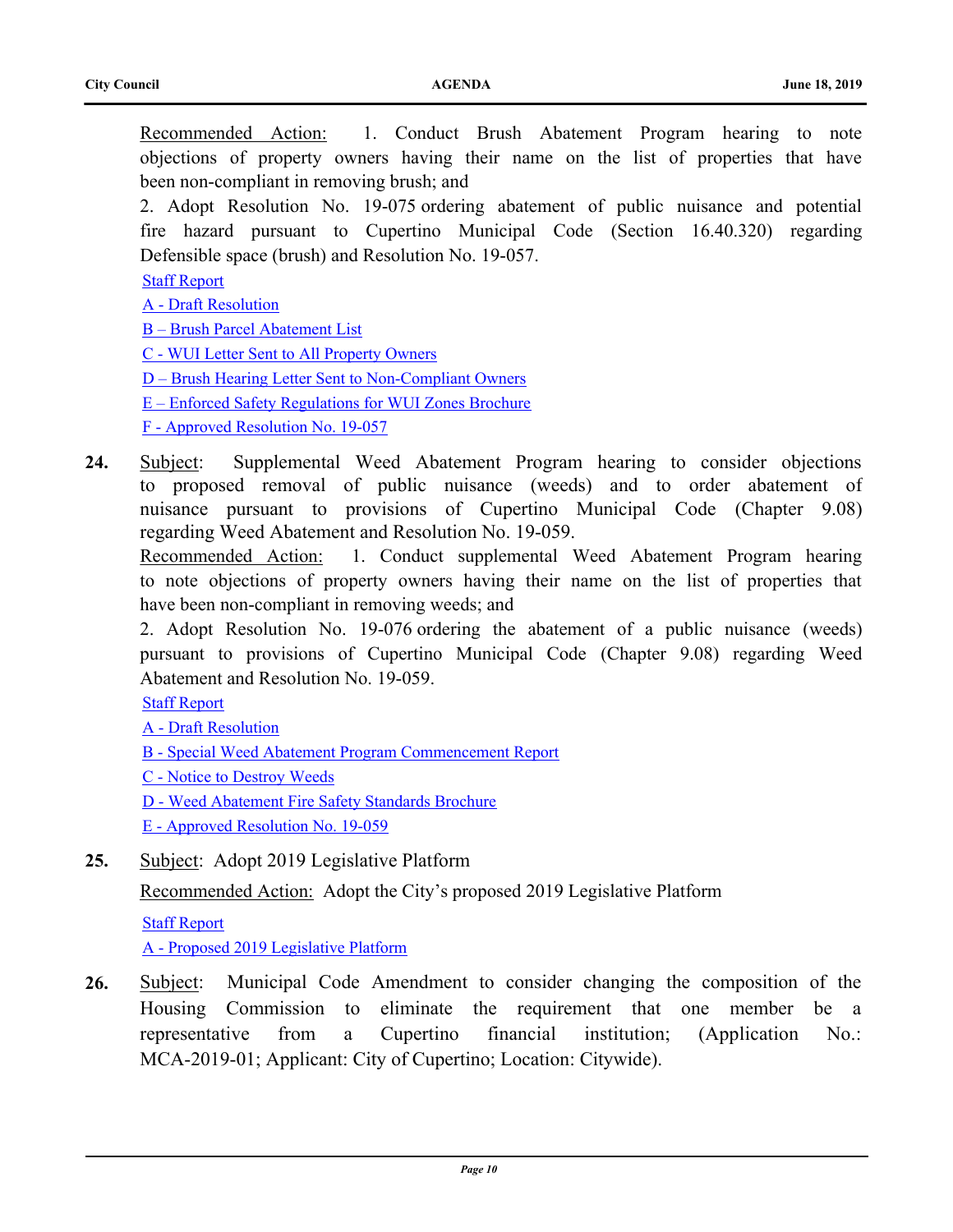Recommended Action:1. Find that the proposed actions are exempt from CEQA; and

2. Conduct the first reading of the Ordinance 19-2185: "An Ordinance of the City Council of the City of Cupertino amending Title 2, Administration and Personnel, of the Cupertino Municipal Code Chapter 2.86 (Housing Commission), to eliminate the requirement that one member be a representative from a Cupertino financial institution." (see Attachment A); and

3. Appoint the first alternate to the Housing Commission after the ordinance goes into effect.

Alternate Action: Not amend the Municipal Code and hold a special recruitment for the financial institution representative of the Housing Commission.

[Staff Report](http://cupertino.legistar.com/gateway.aspx?M=F&ID=fd1719b0-6e2c-4f6c-a833-0a85f934b48a.docx)

[A - Draft Ordinance](http://cupertino.legistar.com/gateway.aspx?M=F&ID=c85ed898-245d-44c2-a176-41613b55e766.docx)

[B - Redline document indicating changes in Chapter 2.86.010 and 2.86.02](http://cupertino.legistar.com/gateway.aspx?M=F&ID=33ee3b5e-816c-45dd-ad8e-90202d4c1188.pdf)

## **COUNCIL AND STAFF COMMENTS AND FUTURE AGENDA ITEMS**

## **ADJOURNMENT**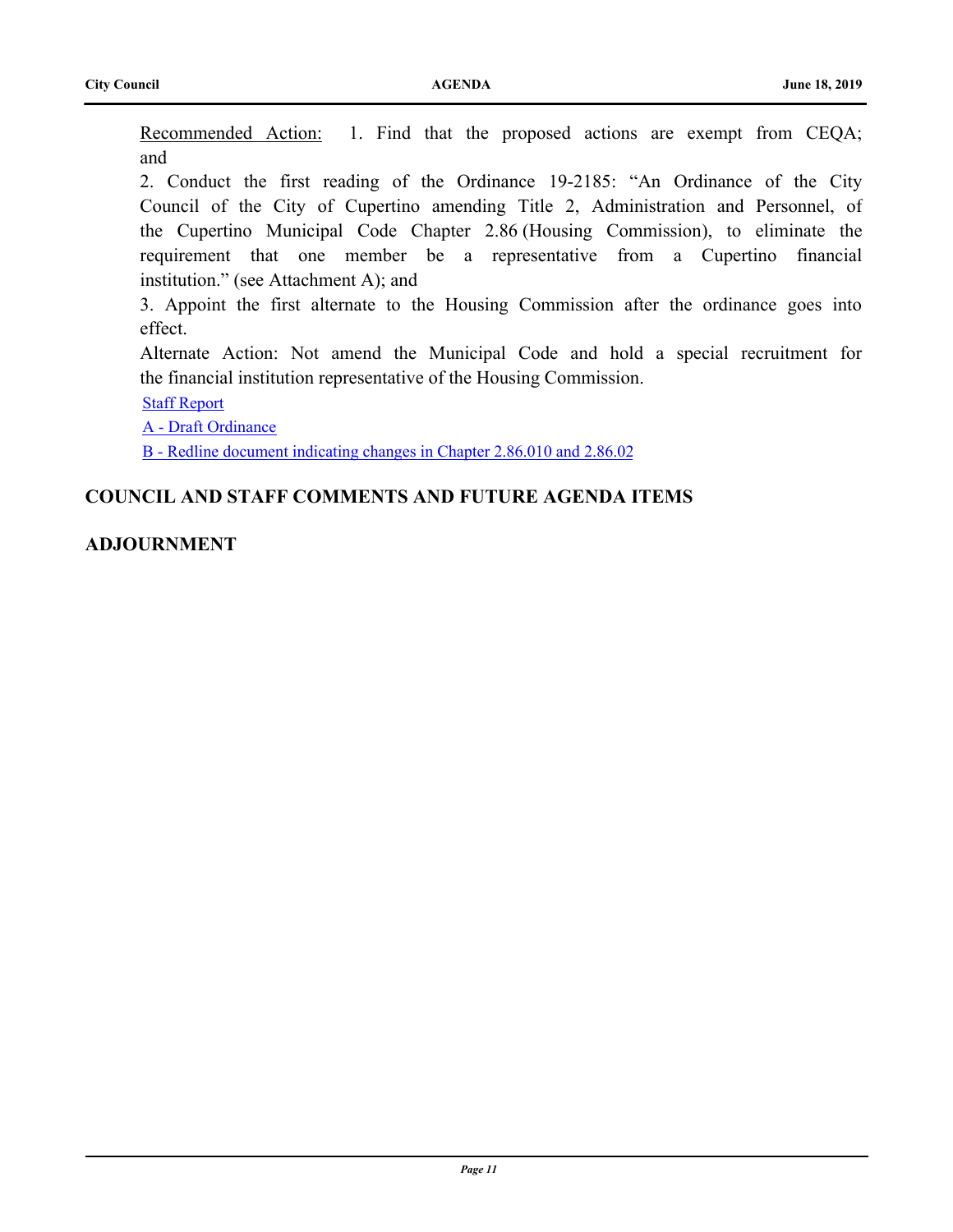*The City of Cupertino has adopted the provisions of Code of Civil Procedure §1094.6; litigation challenging a final decision of the City Council must be brought within 90*  days after a decision is announced unless a shorter time is required by State or Federal *law.*

*Prior to seeking judicial review of any adjudicatory (quasi-judicial) decision, interested persons must file a petition for reconsideration within ten calendar days of the date the City Clerk mails notice of the City's decision. Reconsideration petitions must comply with the requirements of Cupertino Municipal Code §2.08.096. Contact the City Clerk's office for more information or go to http://www.cupertino.org/index.aspx? page=125 for a reconsideration petition form.* 

In compliance with the Americans with Disabilities Act (ADA), anyone who is planning *to attend the next City Council meeting who is visually or hearing impaired or has any disability that needs special assistance should call the City Clerk's Office at 408-777-3223, 48 hours in advance of the Council meeting to arrange for assistance. Upon request, in advance, by a person with a disability, City Council meeting agendas and writings distributed for the meeting that are public records will be made available in the appropriate alternative format. Also upon request, in advance, an assistive listening device can be made available for use during the meeting.* 

*Any writings or documents provided to a majority of the Cupertino City Council after publication of the packet will be made available for public inspection in the City Clerk's Office located at City Hall, 10300 Torre Avenue, during normal business hours*  and in Council packet archives linked from the agenda/minutes page on the Cupertino *web site.*

*IMPORTANT NOTICE: Please be advised that pursuant to Cupertino Municipal Code 2.08.100 written communications sent to the Cupertino City Council, Commissioners or City staff concerning a matter on the agenda are included as supplemental material to the agendized item. These written communications are accessible to the public through the City's website and kept in packet archives. You are hereby admonished not to include any personal or private information in written communications to the City that you do not wish to make public; doing so shall constitute a waiver of any privacy rights you may have on the information provided to the City.* 

*Members of the public are entitled to address the City Council concerning any item that is described in the notice or agenda for this meeting, before or during*